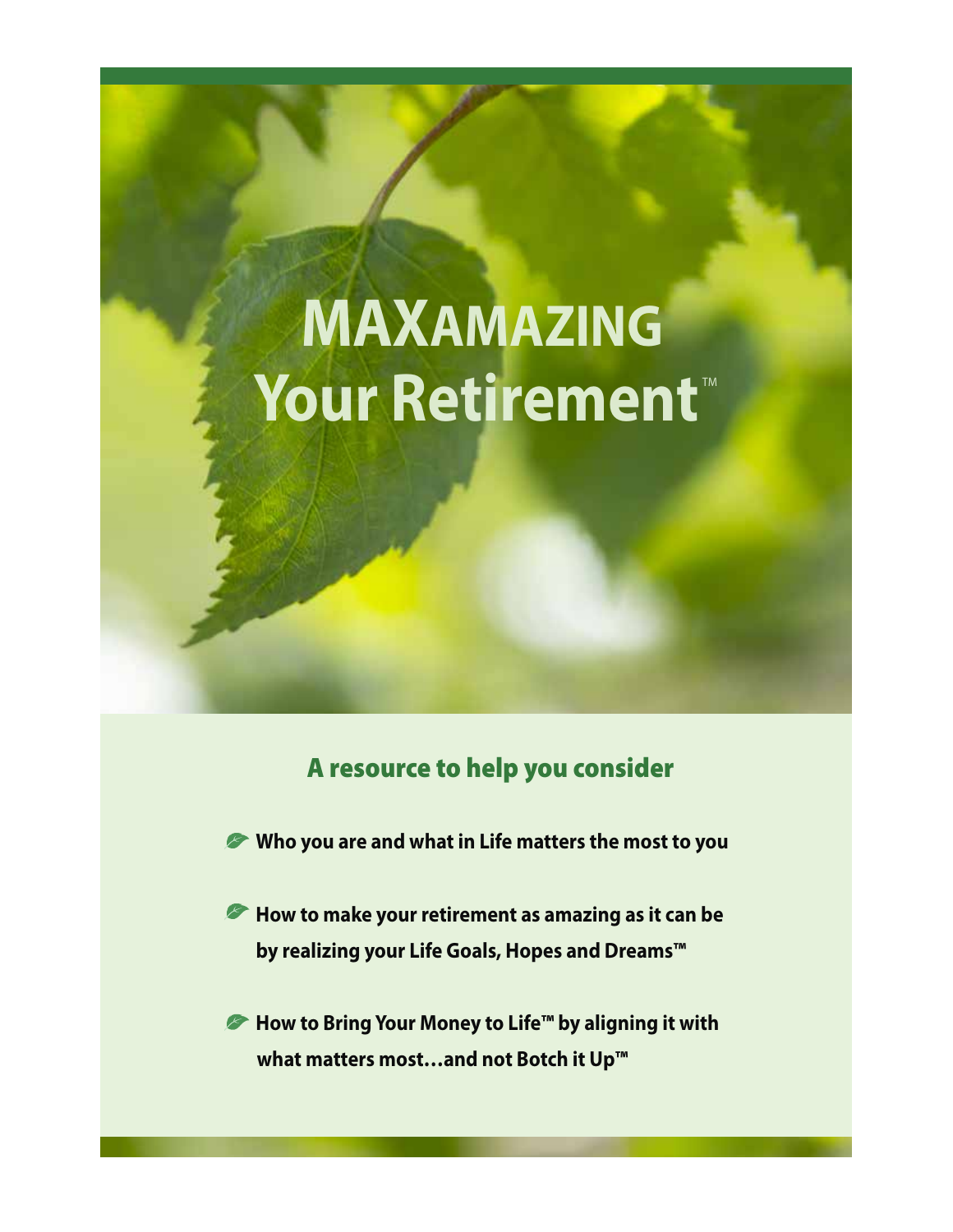$\mathcal{C}$ etirement is the Stage of Life when you have Unlimited Discretionary Time, meaning you can do virtually anything you want with your time, as long as you have the capability and resources. Too often, retirees who report they are "busier than ever" in this stage of life which has minimal requirements on their time define Retirement more by what they don't have to do (wake up early, go to work, and have pressures and responsibilities you don't want) or by recreational activities—that are enjoyable but perhaps not thoroughly meaningful or fulfilling.

So, how do you make Retirement as amazing as you want it to be? By being strategic and doing those things tied to your unique Personhood that you enjoy the most, with the people you love sharing life. This MAXAMAZING Your Retirement™ resource will guide you through a simple, systematic process of thinking about who you are, which Facets of Life interest you the most and how you are spending your time and with whom. It will define terms and help you consider how you are intentionally using your most precious resource—time—to grow personally and relationally during this wonderful stage of life.

# *Definitions*

**Identity:** Who you are at your core being, including your ancestry, roles and responsibilities, abilities and skills, life experiences, relationships and connectedness, spiritual interests and faith, and physical attributes.

**Facets of Life:** Pursuits and activities you engage in that connect who you are and what you do with the world and the people you do life with.

**Personhood:** The combination of your unique Identity and the Facets of Life of greatest interest to you that make you the complete person you are.

**Life Goals, Hopes and Dreams™:** Accomplishments and experiences you pursue (usually with the people who are special to you) that define what the pinnacle of quality of life is for you.

What you choose to do with your discretionary time should stem from who you are, which should impact the Facets of Life you have an interest in and shape your Life Goals, Hopes and Dreams™. The pursuit of these "most important things in life" should be your highest priority.

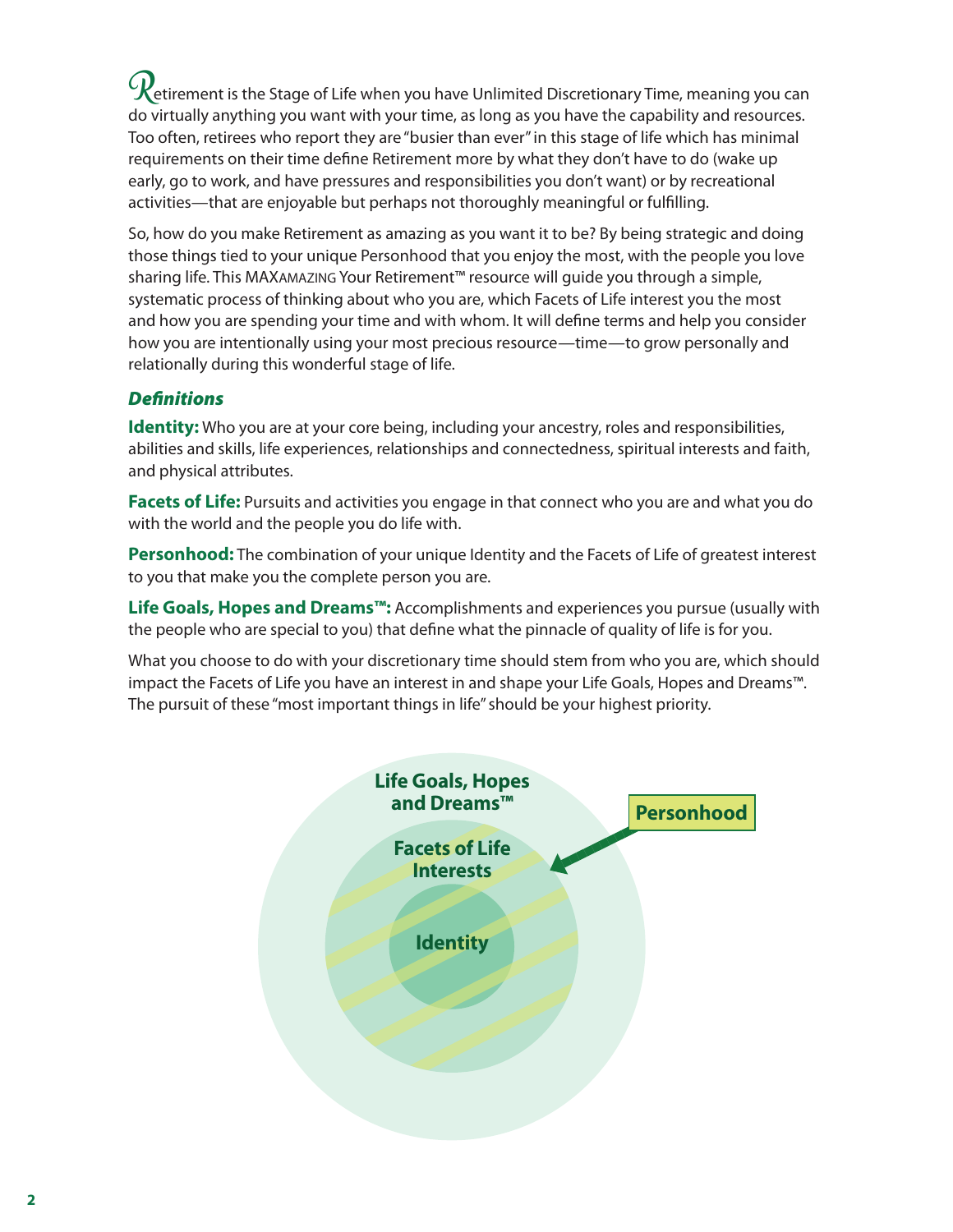# *Identity*

This is intended to be a practical, self-reflection and not a deep, philosophical exercise. Note who you are within the categories below that are related to identity—each of which reveals an important part of who you are, but is inadequate by itself to describe you fully.

### **Ancestry and Nationality (Ethnicity, Race, Culture)**

**Roles and Responsibilities (Family, Community, Society)**

**Abilities and Skills, and Things You Do**

**Life Experiences (Activities and Accomplishments)**

**Relationships and Connectedness (Meaningful People, Organizations, Views and Interests)** 

**Spiritual Interests and Faith**

**Physique (Age, Gender, Health)**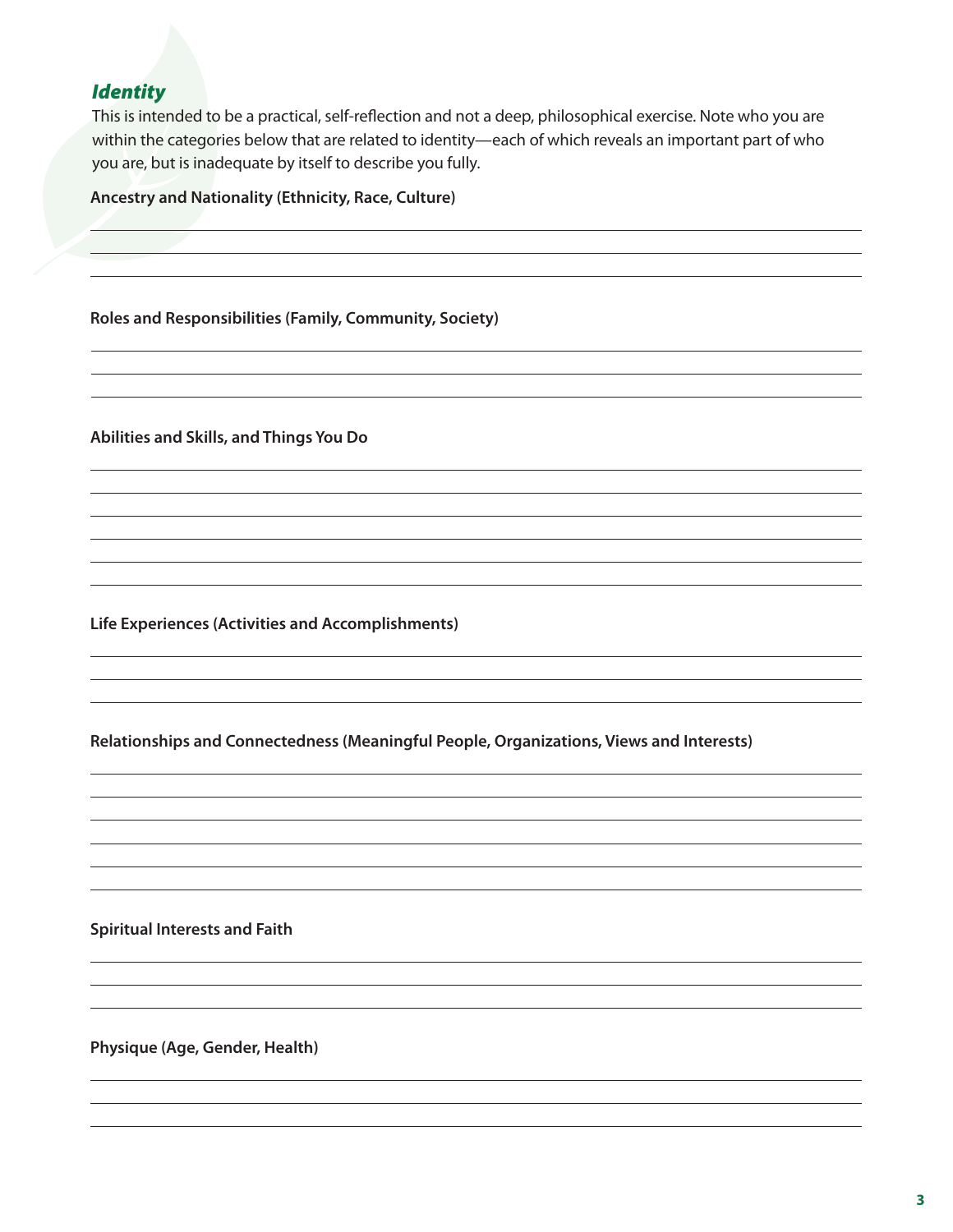# *Fond Memories*

Before considering the Facet of Life Interests you have, it would be helpful to think about the Fond Memories you have had throughout your life. Some interests and pursuits you once enjoyed may have laid dormant for many years and you might want to awaken them. In retirement it is common to try new experiences, but at the same time be open to reconnecting with whatever may have been special to you at one point in your life that you would like to consider reestablishing as a meaningful part of your life during retirement. Record your Fond Memories from various stages of your life below. 

### **Fond Memories from childhood, teen and high school years**

### **Fond Memories from college, educational institutions or early adulthood**

**Fond Memories from raising your own family and/or recollections of your extended family** 

**Fond Memories from your career** 

**Fond Memories from clubs, groups and organizations you were part of** 

**Fond Memories from special events, activities and occasions, and vacations** 

**Fond Memories from your everyday life experiences in any phase of your life**

**Fond Memories of accomplishments and recognition you received**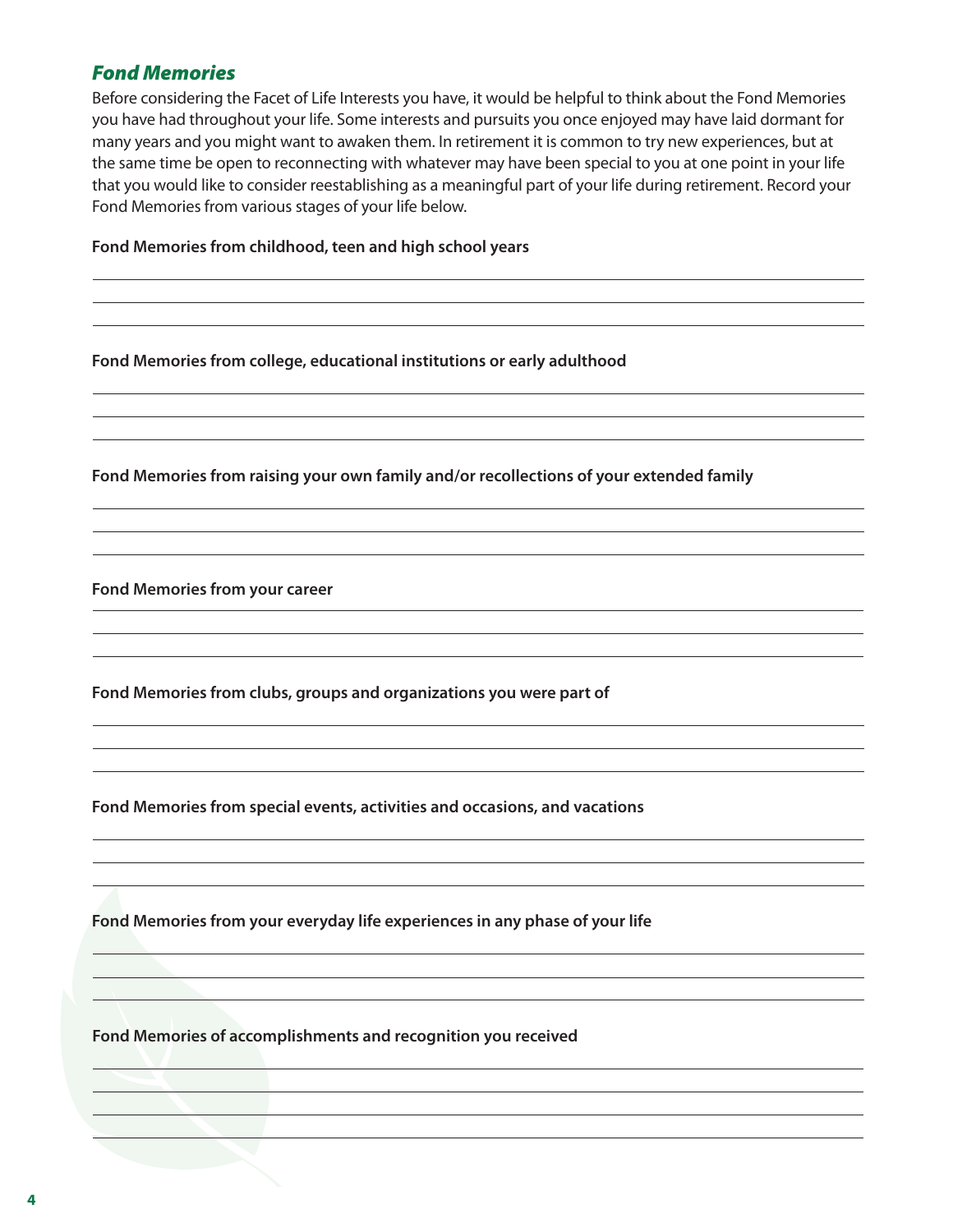# *Special People*

Many of your Fond Memories are tied to Special People you once shared life with or perhaps continue to do so. Many of these wonderful folks you hold dearly in your heart may have passed away while others may still be a meaningful part of your life or you could reconnect with. Of course, some relationships were special because of the time and place you were in at the time and others are more timeless. Reflect on those you were thankful to do life with to help you stir your thoughts about who you may want to be part of this stage of your life, or what qualities would be important for those you do life with now to have. Record your memories of Special People from various stages in your life. 

### **Immediate and extended family**

**Childhood friends** 

**Influential people in my childhood and "formative years"**

**Peers and leaders in college, the armed forces and educational institutions**

**Co-workers and professional relationships**

**Clubs, fraternal organizations, volunteer groups and religious affiliations**

**Role models and mentors in my adult life**

**My best friends at various times throughout my life**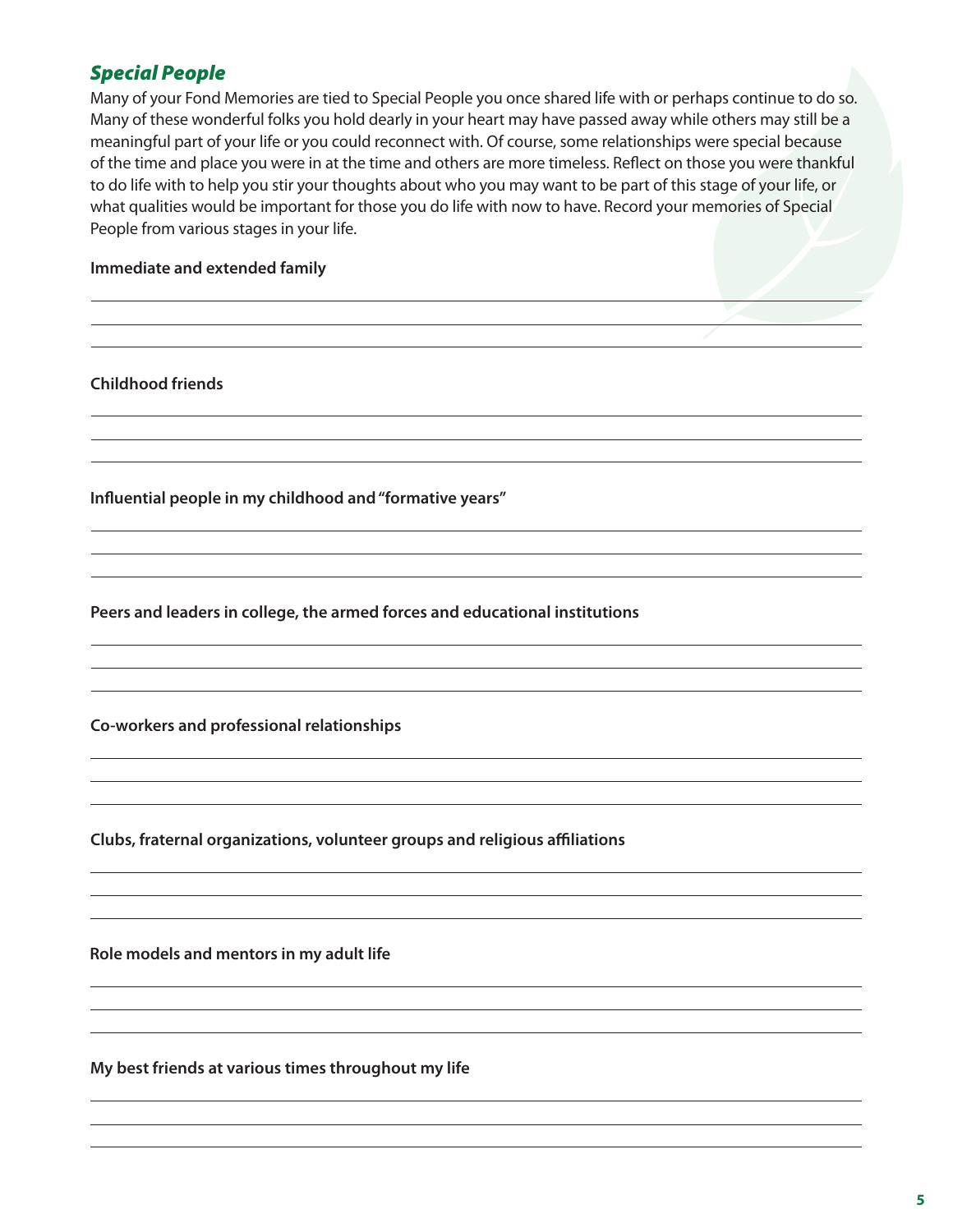# *Facets of Life Interests*

There are many aspects or components of life that you can engage in and pursue. Each varies in importance to different people. Rate how important each is to you and write out a specific goal for any activities in each of the Facets that you have an interest to pursue. To prod yourself to incorporate the activity into your life activities, note a time frame for when you would like to give the activity a try or take a concrete step toward it. As a start, rate the importance of each of the Facets of Life on the following scale:

| <b>1</b> = highly unimportant<br>$2 =$ somewhat unimportant                                                       | $3 =$ somewhat important |  |  | $4 =$ highly important |
|-------------------------------------------------------------------------------------------------------------------|--------------------------|--|--|------------------------|
| Health and Wellness (Taking care of my body<br>through medical care/fitness/nutrition)<br>GOAL(S):                | Importance: 1 2 3 4      |  |  | <b>Time Frame</b>      |
| Intellect and Skills (What I want to learn<br>and be able to do)<br>GOAL(S):                                      | Importance: 1 2 3 4      |  |  | <b>Time Frame</b>      |
| <b>Avocation and Hobbies (Pleasurable pastimes I</b><br>want to pursue with some level of commitment)<br>GOAL(S): | Importance: 1 2 3 4      |  |  | <b>Time Frame</b>      |
| <b>Recreation (Pleasurable activities I would like</b><br>to pursue for enjoyment and refreshment)<br>GOAL(S):    | Importance: 1 2 3 4      |  |  | <b>Time Frame</b>      |
| <b>Experiences (What I want to do and see,</b><br>Where I would like to go)<br>GOAL(S):                           | Importance: 1 2 3 4      |  |  | <b>Time Frame</b>      |
| <b>Relationships (Family members and friends</b><br>I want meaningful engagement with)<br>GOAL(S):                | Importance: 1 2 3 4      |  |  | <b>Time Frame</b>      |
| Community/Belonging (Groups of individuals<br>who share my values, beliefs and concerns)<br>GOAL(S):              | Importance: 1 2 3 4      |  |  | <b>Time Frame</b>      |
| Spiritual/Faith ("Religion" or sensitivity to the<br>realm that transcends the physical world)<br>GOAL(S):        | Importance: 1 2 3 4      |  |  | <b>Time Frame</b>      |

*Circle 3-5 of the most important activities and goals you may be interested in at this time. The sections which follow will review how you may want to include these in your Life Goals, Hopes and Dreams™.*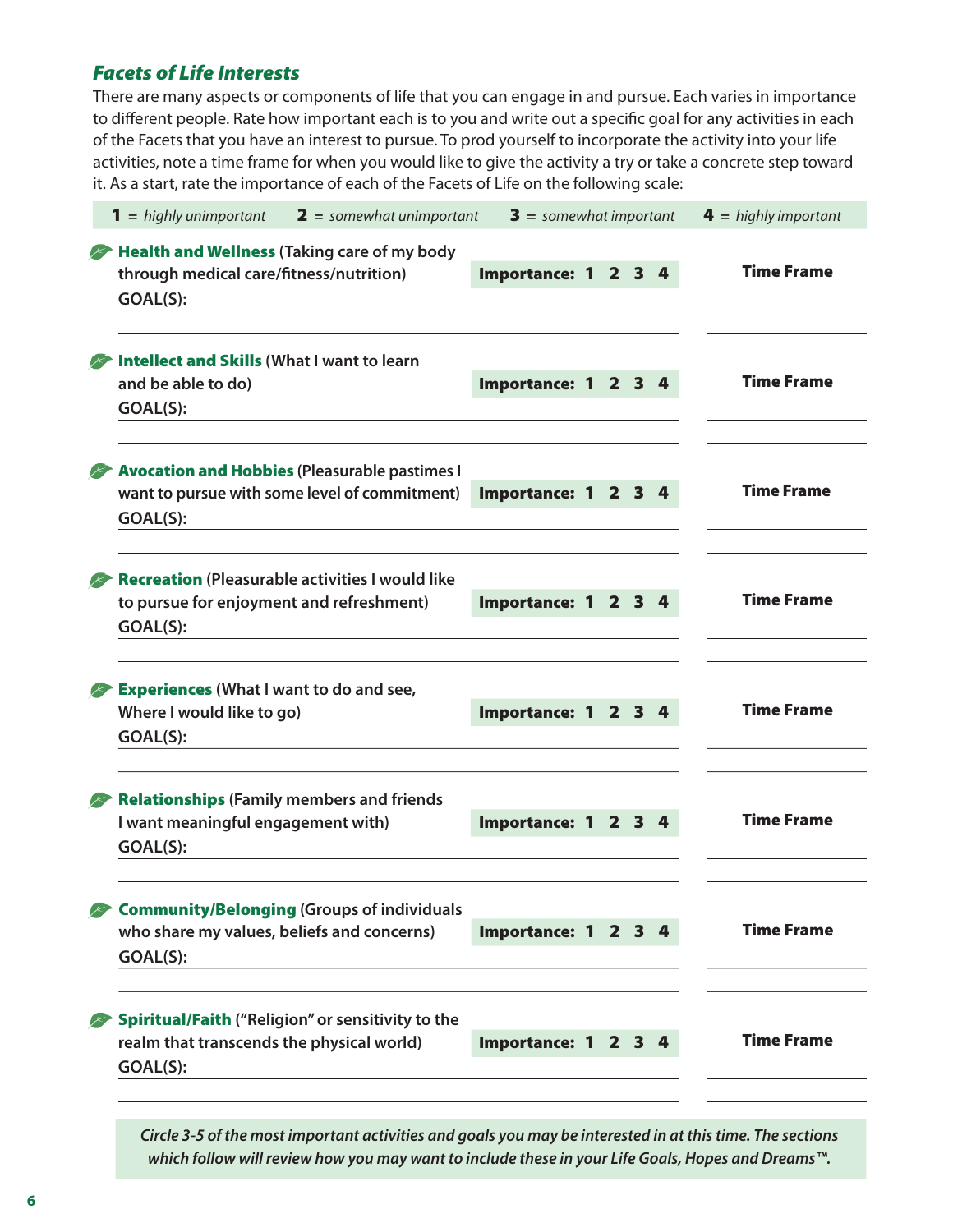# *Personhood*

The combination of your Identity and Facets of Life Interests define who you are and will grow into/become. This is your "Personhood." Consider what the most prominent aspects of your Identity and your greatest Facets of Life Interests are now, and what you aspire to be (or become) in your life. How you want to engage life doing the things you enjoy most with the people you enjoy the most will help you identify the Life Goals, Hopes and Dreams™ you should purposefully structure your life to pursue. Review your responses to the previous Identity and Facets of Life Interests section when completing below:

**My most prominent and important identity(ies):**

**The Facets of Life Interests that are most closely tied to who I am or want to be:**

# *Life Goals, Hopes and Dreams™*

The things that make life thoroughly amazing for you—given your unique Identity and the Facets of Life Interests you have the greatest passion for—could be tied to a sense of a "life purpose" (what you are *called* to do) or may be more internally focused (what you *want* to do). Life Goals, Hopes and Dreams™ can be activities or accomplishments you are pursuing, or they might just be a frame of mind. They might include others or not. Review your responses to Facets of Life Interests when completing the section below:

**My Life Goals, Hopes and Dreams™ related to and including others are:**

**My Life Goals, Hopes and Dreams™ are to accomplish the following:**

**The activities I would like to be involved in as part of My Life Goals, Hopes and Dreams™ are:**

**What I would like to see or experience or simply include in My Life Goals, Hopes and Dreams™ are:**

*In the next section we'll explore how you are spending your time and consider how closely the activities you are regularly involved in are promoting the Life Goals, Hope and Dreams™ you aspire to live and experience.*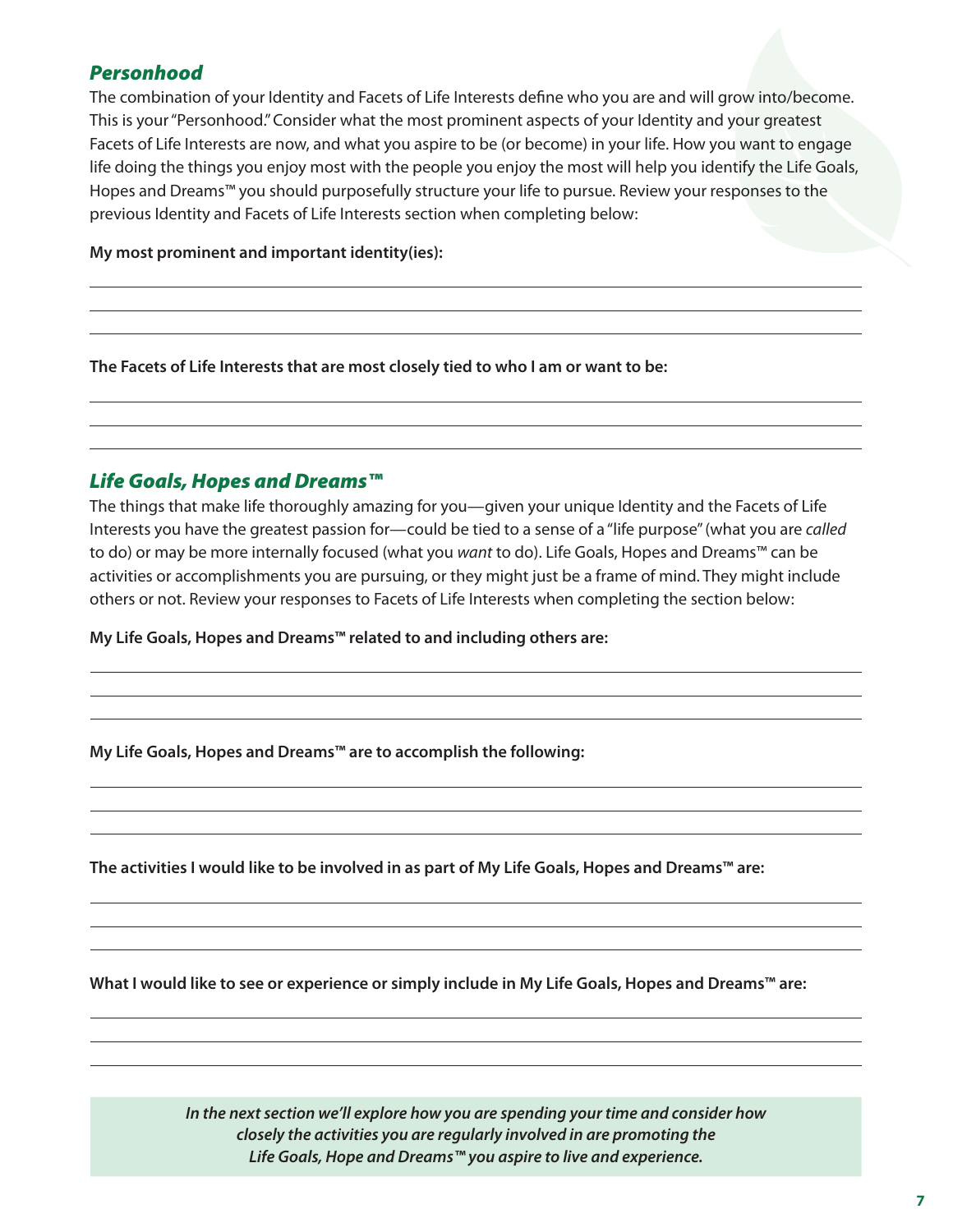# *Daily and Weekly Life Rhythm Activities*

Most people have some degree of regularity in their schedule, based on the time of the day and day of the week. To help you be purposeful about making the most of your 168 hours/week, it's a good idea to take an inventory of your time usage. Record the regular Life Rhythm activities you typically do every day (like using the internet, watching TV, reading) and weekly (such as part-time employment, volunteering, social activities, reoccurring appointments for medical care, family engagements, spiritual life, etc.)

| Things I Regularly Do Every day                      | <b>Time Commitment</b> |
|------------------------------------------------------|------------------------|
| <b>Things I Regularly Do Weekly</b><br><b>Monday</b> | <b>Time Commitment</b> |
| <b>Tuesday</b>                                       |                        |
| <b>Wednesday</b>                                     |                        |
| <b>Thursday</b>                                      |                        |
| <b>Friday</b>                                        |                        |
| <b>Saturday</b>                                      |                        |
| <b>Sunday</b>                                        |                        |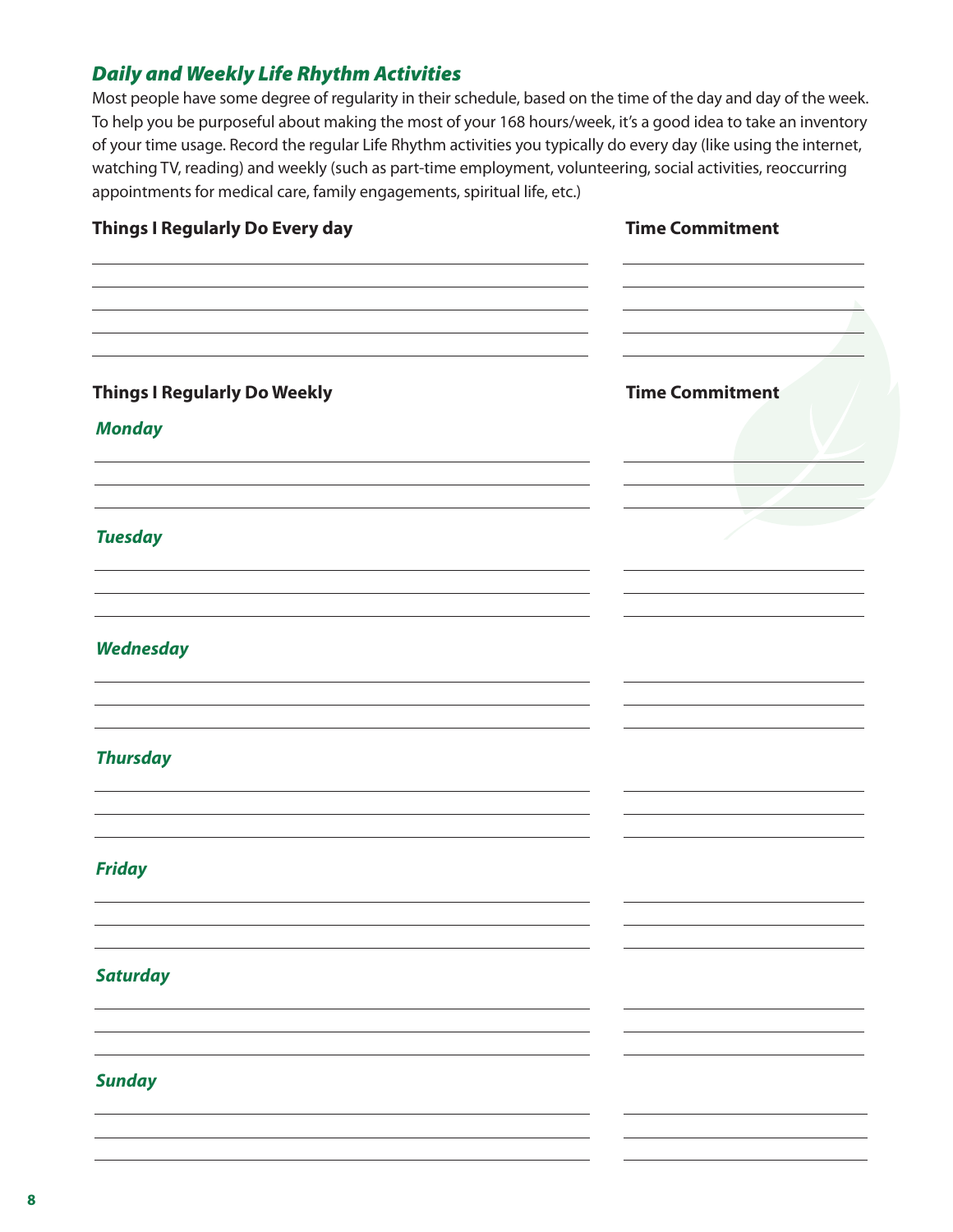# *Less Frequent and Regular Activities—Monthly Perspective*

In addition of your daily and weekly activities, you are likely to be involved in important though less frequent and less regular activities. Record the activities you typically do every month that take up at least one hour per month, that were not listed in the previous Daily and Weekly Life Rhythm Activities section.

# **Activity Time Commitment**

| ,我们就会不会不会。""你们的,你们就会不会不会不会。""你们的,你们就会不会不会不会不会不会。""你们的,你们就会不会不会不会不会不会不会不会不会。""你们的 |  |
|----------------------------------------------------------------------------------|--|

Not all your time is truly discretionary; you have regularly occurring activities that you will do at least once a month that can be divided into three categories, in order of decreasing importance:

1) Things you truly have to do—everything from sleeping, eating, chores and taking care of your health

- 2) Things you "have to do" (because of choices you made and continue to make)—such as exercising, caring for pets, helping others, watching grandchildren, and caring for your home and yard. These are obligations you have chosen to take on (willingly or out of a sense of obligation) and you may even enjoy…but you could choose to discontinue.
- 3) Things you do out of routine that you really do not have to do—like reading the newspaper, spending time on the computer, engaging in your hobbies, watching TV, socializing, etc.

The 2nd and 3rd categories— "have to do" (which you really don't) and routine activities—are potential time wasters you do out of habit, but might not add measurably to your quality of life. Review the lists of Daily and Weekly Life Rhythm and Less Frequent and Regular activities—whether done out of habit or are loosely planned— *and put a line through those you honestly say are neither necessary, meaningful nor especially enjoyable.* Consider removing them from your list of regular activities to provide you more opportunity to use your discretionary time doing those things you truly value.

The objective is not to account for absolutely everything you do to squeeze every minute out of your day, but to be wiser with your time. This exercise will help you answer, "where did all my time go?" and help you make important changes.

Choose to fill your calendar with activities and responsibilities that are enjoyable and beneficial to you and give you a greater life purpose. Identify activities related to your Identity and Facets of Life Interests that you would like to add to your calendar or simply start doing with some degree of frequency— particularly as they are related to your Life Goals, Hopes and Dreams™:

Review your list of Life Goals, Hopes and Dreams™ and restate them with greater clarity and purpose.

*In the next section we will explore how your finances can be aligned to promote growth in the Facets of Life you have the most interest in as part of your Personhood and how that would allow you to pursue your Life Goals, Hopes and Dreams™ more effectively.*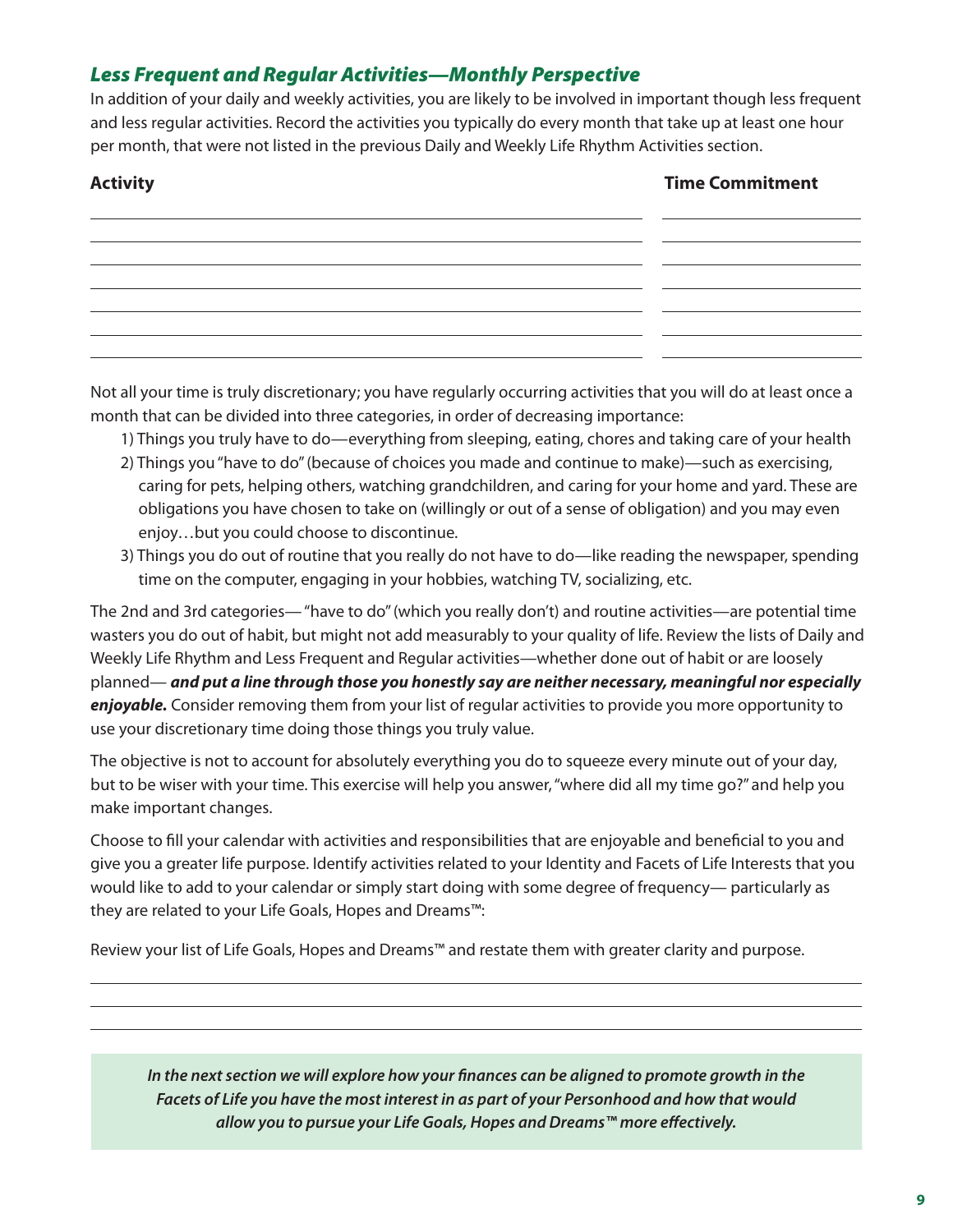# *Maximizing the Value of Your Finances*

What role does money play in helping you engage in the Facets of Life that are important to you? Would allocating more of your finances to any of the Facets of Life Interests in a way that is aligned with your Life Goals, Hope and Dreams™, give you greater enjoyment in life?

### **Health and Wellness**

 Benefits of more Money here: How this would promote my Life Goals, Hope and Dreams™?: \_\_\_\_\_\_\_\_\_\_\_\_\_\_\_\_\_\_\_\_\_\_\_

# *<b>P* Intellect and Skills

 Benefits of more Money here: How this would promote my: Life Goals, Hope and Dreams™?: \_\_\_\_\_\_\_\_\_\_\_\_\_\_\_\_\_\_\_\_\_\_

# **Avocation and Hobbies**

 Benefits of more Money here: How this would promote my: Life Goals, Hope and Dreams™?: \_\_\_\_\_\_\_\_\_\_\_\_\_\_\_\_\_\_\_\_\_\_

### **Recreation**

 Benefits of more Money here: How this would promote my: Life Goals, Hope and Dreams™?:

### **Experiences**

 Benefits of more Money here: How this would promote my: Life Goals, Hope and Dreams™?:

# **Relationships**

 Benefits of more Money here: <u> 1980 - Johann Barbara, martxa alemaniar a</u> How this would promote my: Life Goals, Hope and Dreams™?: \_\_\_\_\_\_\_\_\_\_\_\_\_\_\_\_\_\_\_\_\_\_

# **Community/Belonging**

 Benefits of more Money here: How this would promote my: Life Goals, Hope and Dreams™?: \_\_\_\_\_\_\_\_\_\_\_\_\_\_\_\_\_\_\_\_\_\_\_

# **Spiritual/Faith**

 Benefits of more Money here: How this would promote my: Life Goals, Hope and Dreams™?: \_\_\_\_\_\_\_\_\_\_\_\_\_\_\_\_\_\_\_\_\_\_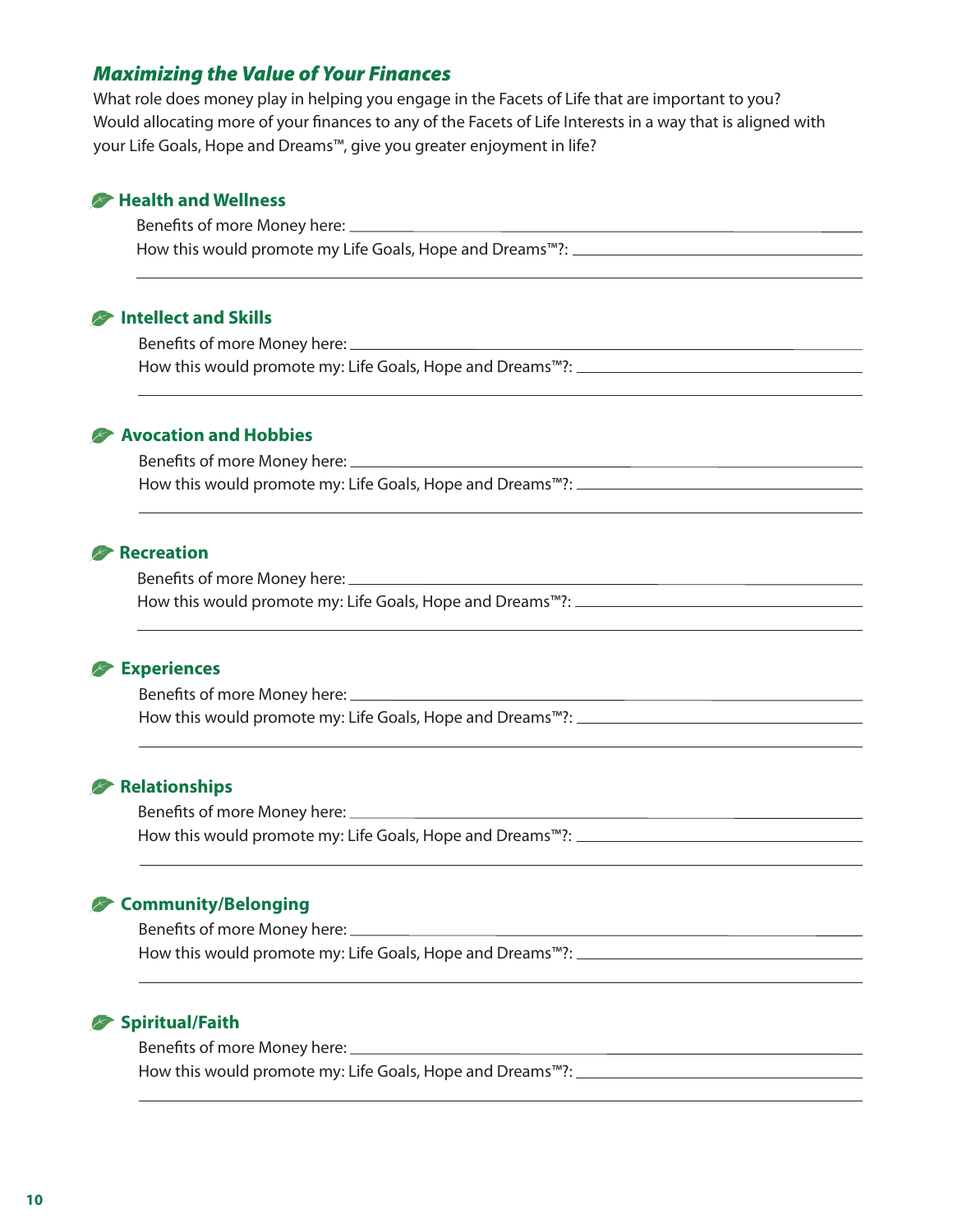# *Financial Planning Considerations…for MAXAMAZING Your Retirement*TM

How can you structure your assets to provide the income necessary to fund the Facets of Life Interests tied to your Life Goals, Hopes and Dreams™? (Consider replacing "I" with "we" to include your partner.)

**Can I benefit from more productive income strategies?**

**Can I get better results with a different investment allocation that does not increase my risk?**

**Am I comfortable taking more risk to get more growth? Do I need more growth?**

# **Financial Planning Considerations...for making sure you Don't Botch It Up™**

What plans can you put in place so bad life events you're concerned about won't Botch Up your retirement and impact whomever is relying on your income/assets? What planning strategies do you need to be aware of?

**If I have too much investment risk, what can I do (and still earn returns to meet my needs)?**

**If I might run out of money in my lifetime, what should I do now, before it may be too late?**

**If I or my partner are not protected from the loss of income due to our death, what should we do?**

**If I am not protected from a medical or long-term care crisis, how can I protect myself?** 

**If I am exposed to the risk of personal liabilities, are there any "easy solutions?"**

**If I have not put a plan in place to reduce my income taxes, what steps should I take?**

**If I have not properly planned for my needs toward the end of my life and the legacy I will leave, how can I take corrective action?**

*For best results review with a Certified Financial Planner™ practitioner or other qualified financial advisor.*